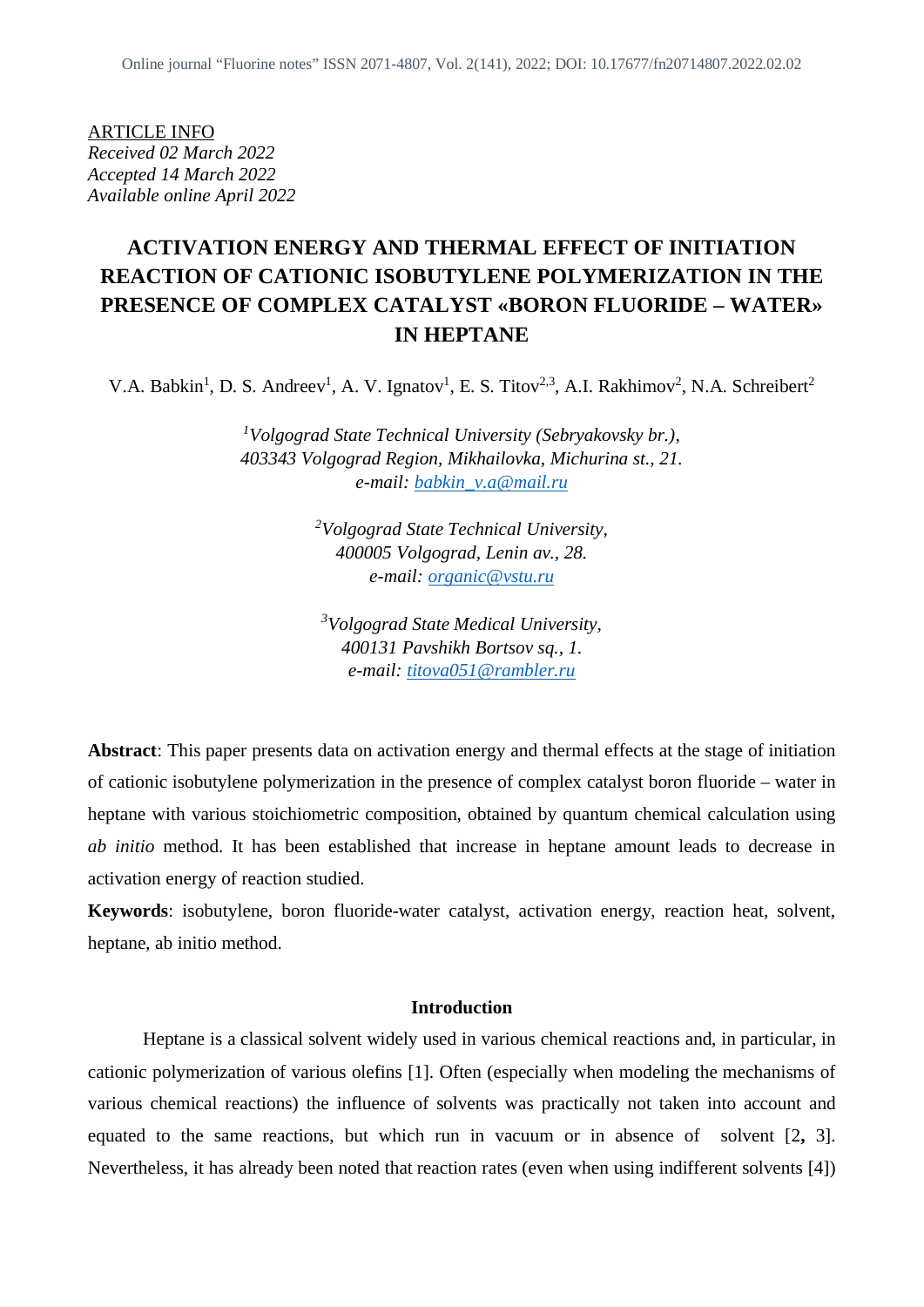differ from the rates that occur in absence of solvents. That is, the solvent, even if it is indifferent, can significantly affect the activation energies of reactions studied [4]**.**

In this regard, the following tasks were set: to clarify the effect of heptane solvent amount on mechanism and energy of initiation reaction of isobutylene cationic polymerization (thermal effect  $E_A$  and activation energy Q). For this, the system  $BF_3-H_2O$  - isobutylene - heptane (II) with following stoichiometric composition was studied:  $BF_3-H_2O - 1$  ( $BF_3-H_2O$ ):1 (heptane), 1:2, 1:3, 1:4.

It is advisable to estimate the values of activation barriers and thermal effects theoretically using quantum chemical calculation of studied initiation mechanisms of cationic isobutylene polymerization due to the fact that it is very difficult (and often impossible) to estimate the activation energy by experimental methods.

## **Methodical part**

To study the mechanism of cationic polymerization initiation of isobutylene in the presence of above complex catalyst, we chose the classical *ab initio* quantum chemical method in 6-311G\*\* basis [5–6], which very accurately estimates the activation energies and thermal effects of studied reactions [7–8]. The reaction was modeled using MacMolPlt program [9].

This initiation mechanism was studied along one coordinate (similarly to [10**–**12]). For process studied as reaction coordinate the  $R_{C(1)-H(13)}$  bond and multiplicity M=1 was chosen, since M=2S+1 (where S - the total spin is 0 due to the fact that all electrons are paired). Throughout the interaction between catalyst and isobutylene, at each step the charge conservation law was clearly observed; that is, the distributed total charge at all atoms was equal to zero. The simulation was performed in accordance with Markovnikov's rule, when the proton attacks the most hydrogenated carbon atom of *p*-methylstyrene -  $Ca(1)$ .

### **Calculation results**

The initial models of initiation reaction of cationic isobutylene polymerization in the presence of BF3-H2O complex catalyst (without solvent) and in heptane with stoichiometric composition of 1:1 are shown in Figs. 1 and 2, and final structures after interaction of catalyst with monomer are shown in Figs. 3 and 4. Changes in total energy of system along reaction coordinate R without solvent and stoichiometric composition 1:1, 1:2, 1:3, 1:4 are shown in Figs. 5 and 6. The values of activation energies for different stoichiometric composition of components are presented in Table 1.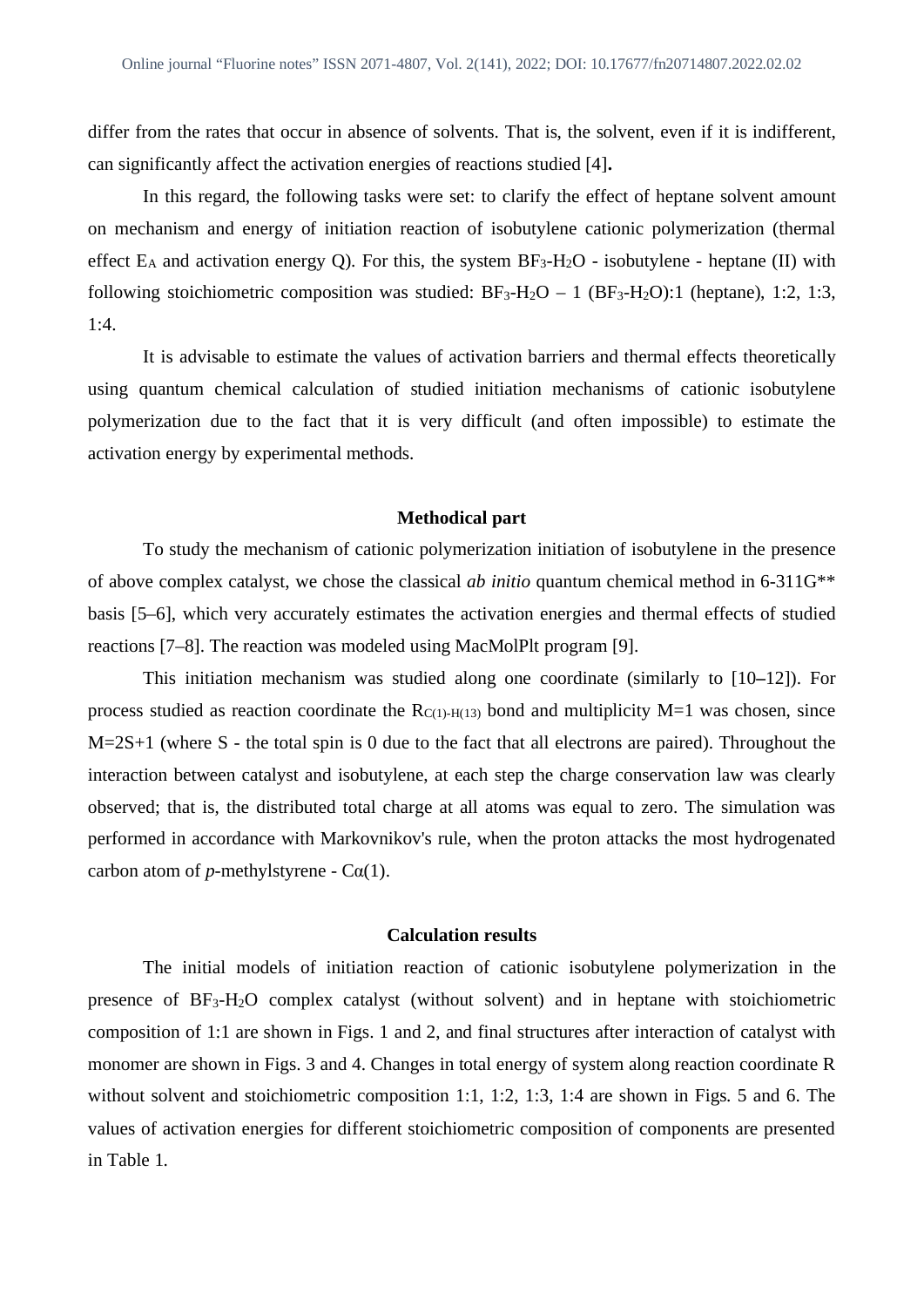

*Figure 1. Structure of initial interaction model of isobutylene with a complex catalyst H<sub>2</sub>O·BF<sub>3</sub> (without solvent).*



*Figure 2. Final interaction structure of isobutylene with complex catalyst H<sub>2</sub>O·BF<sub>3</sub> (without solvent).*



*Figure 3. Initial model structure of isobutylene interaction with complex catalyst H2O·BF3 - 1 heptane.*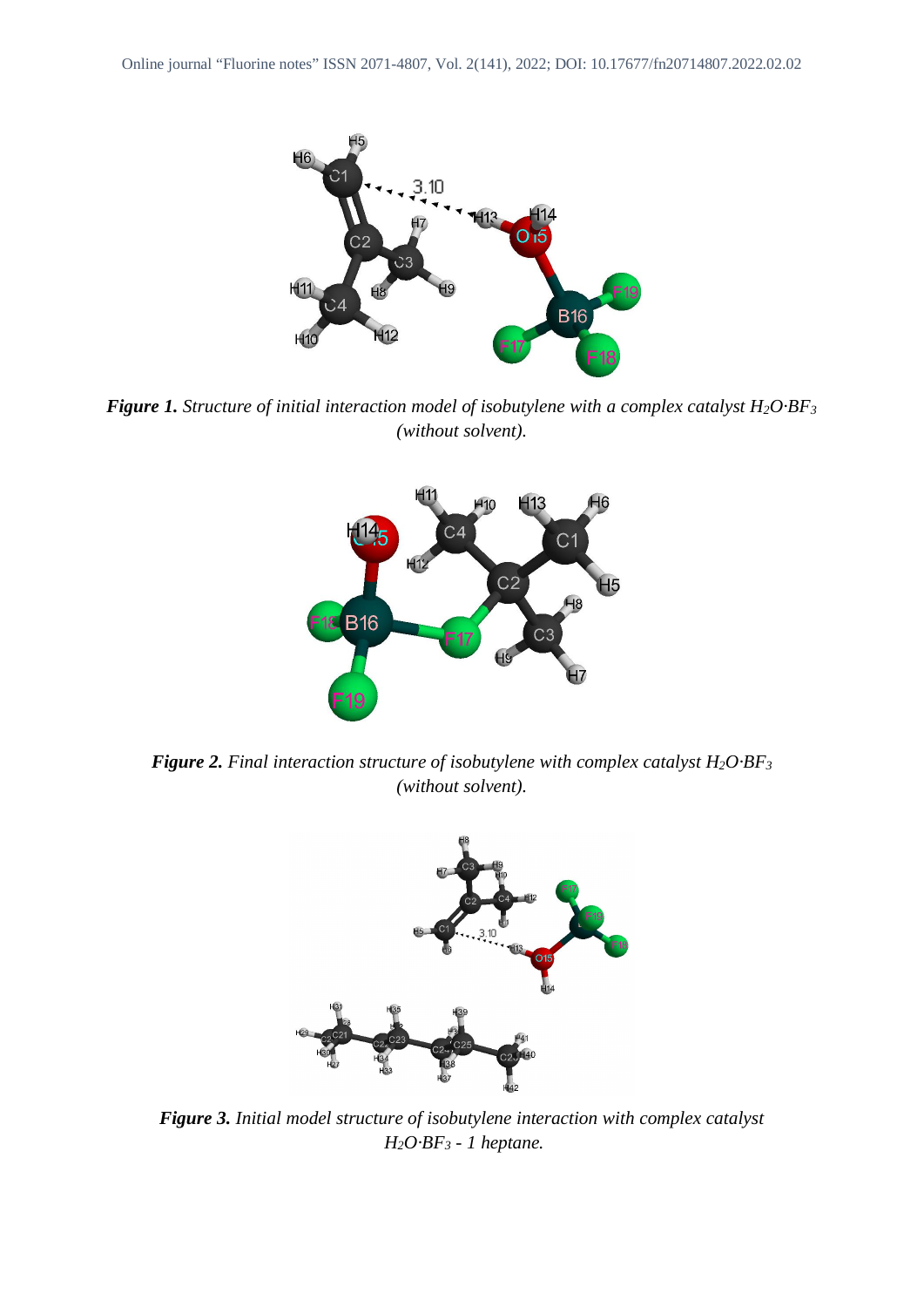

*Figure 4. Final interaction structure of isobutylene with complex catalyst H2O·BF3 - 1 heptane*



*Figure 5. Change in total energy (ΔE) of interaction reaction of isobutylene with complex catalyst H2O·BF3 without solvent (# 1-21 of interaction steps)*

| <b>Item</b> | <b>Composition of molecular system</b>                           | $E_A$ , kJ/mol | Q, kJ/mol |
|-------------|------------------------------------------------------------------|----------------|-----------|
| 1.          | Isobutylene - $BF_3 H_2O$ (without heptane)                      | 100            | -ი        |
| 2.          | Isobutylene - $BF_3 H_2O - 1$ heptane (1:1)                      | 95             | $-95$     |
| 3.          | Isobutylene - $BF_3 H_2O - 2$ heptane (1:2)                      | 95             | $-11$     |
| 4.          | Isobutylene - $BF_3 H_2O - 3$ heptane (1:3)                      | 92             | $-92$     |
|             | Isobutylene - BF <sub>3</sub> H <sub>2</sub> O – 4 heptane (1:4) | 87             | -76       |

*Table 1. Activation energies (ЕA) and thermal effects (Q) of reaction of isobutylene with complex catalyst H2O·BF3 with different stoichiometric composition.*

Behavior fragments analysis of complex catalyst  $BF_3-H_2O$  and isobutylene (breaking of O-H bond and converting π-bond of monomer into σ-bond, as well as the formation of new O-C and C-H bonds, the change in total energy along reaction coordinate R (see Fig. 5- 6) shows that this initiation mechanism is a coordinated process with simultaneous breaking and formation of above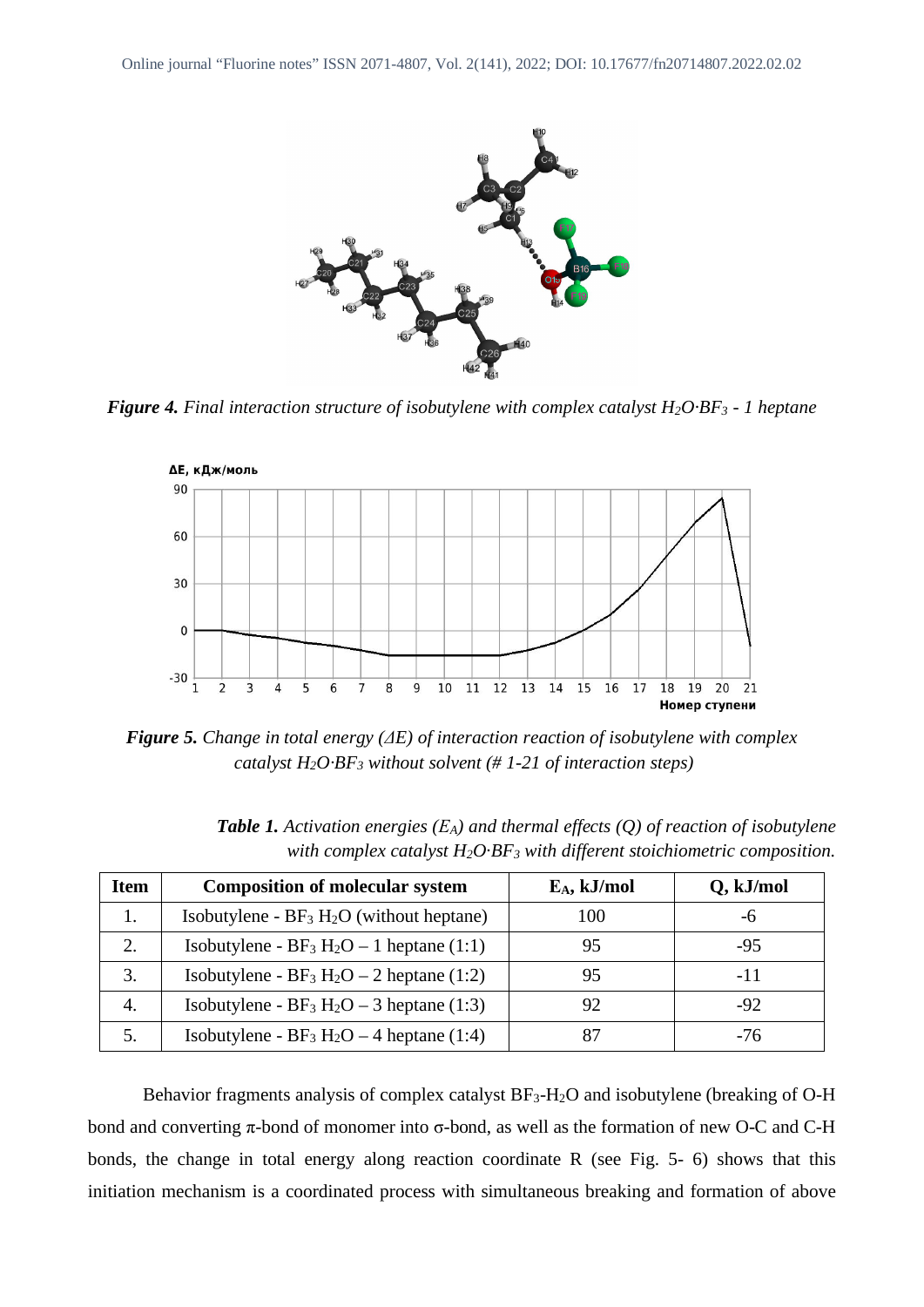bonds (similar to [12]). In this case, the amount of heptane has a very significant effect on activation reaction energy  $(E_A)$ : as the amount of heptane increased, it decreases from 95 kJ/mol to 87 kJ/mol. These reactions are endothermic and have a barrier nature.

In is obviously, that obtained results of quantum chemical calculations should be experimentally verified.

## **Conclusion**

Thus, for the first time we have carried out the systematic studies of initiation mechanism of cationic isobutylene polymerization in the presence of BF3-H2O complex catalyst in heptane in the systems with various stoichiometric compositions. It has been established that increase in the amount of heptane leads to decrease in activation energy.

Ultimately, the obtained dependencies, together with well-known fact - control of olefin initiation reaction by varying the nature of ligand environment of Lewis acid (BF<sub>3</sub>) and Bronsted acid (HF,  $H_2O$ ), offer a new opportunity to control the reaction studied by changing the stoichiometric composition of catalyst with respect to the solvent - heptane, and obtain the isobutylene polymer with predetermined properties.

#### **References**

1. Kennedy, J., Cationic polymerization of olefins, «Mir» Publishing House, Moscow, **1978**, 431 p. (in Russian).

2. Accounting for solvent in quantum-chemical modeling of the synthesis mechanism of polyarylenephthalides, O.V. Matsevich, Bulletin of Kazan Technological University, **2014,** 17 (10), 24-26. (in Russian).

3. Quantum-chemical aspects of cationic polymerization of olefins, V.A. Babkin [and others], **1996**, «Gilem» Publishing House (Ufa), 188 p. (in Russian).

4. Babkin, V. A. [and others], Energetics of the initiation reaction of cationic polymerization of ethylene, propylene and isobutylene. The catalyst is an aquacomplex of aluminum chloride. The solvent is toluene, Volgograd: VolgGTU, **2021**, 156 p. (in Russian).

5. General Atomic and Molecular Electronic Structure System., M.W. Schmidt [and others], J.Comput.Chem., **1993**, 14, 1347-1363.

6. Granovsky, A.A., Firefly version 8, **2013**. http://classic.chem.msu.su/gran/firefly/index.html

7. Ermakov, A.T. Quantum mechanics and quantum chemistry. «Yurayt» Publishing House, Moscow, **2016**, 555 p. (in Russian).